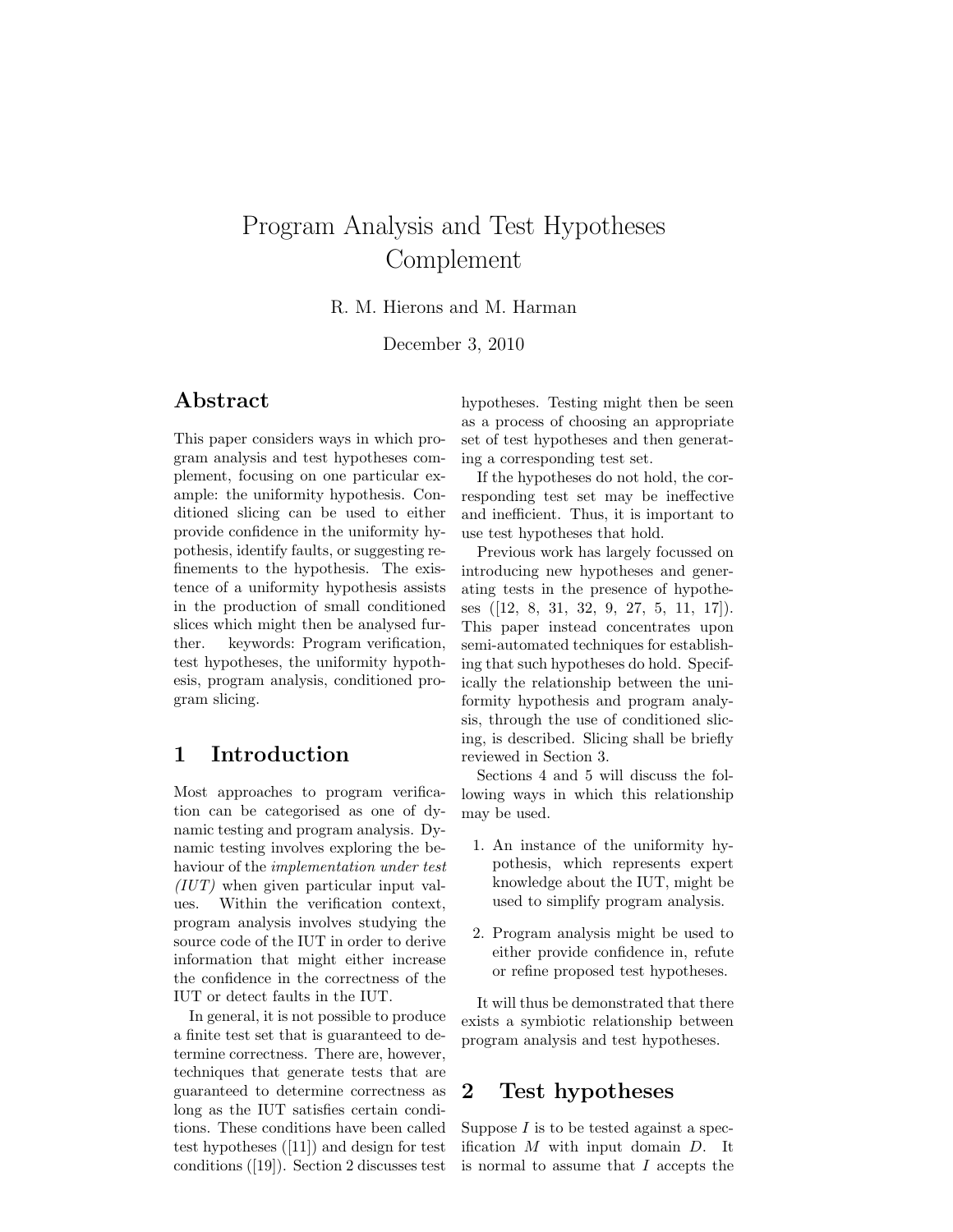same class of inputs as  $M$ , though an error may result for some of these input values. Without any further knowledge about  $I$  there is, in general, no finite test set that determines correctness.

Fortunately this does not represent the normal scenario in testing. The tester has some expert knowledge about I and I is not, in general, merely a black box: it is often possible to examine the code used to produce  $I$ . There is thus further information about  $I$  that may be utilised in test generation. This information might be expressed as properties of I called test hypotheses.

Suppose that  $F$  denotes the set of possible behaviours of the IUT.  $F$  is often called a Fault Model ([22]). Suppose, further, that the current set of hypotheses is H and  $F_H$  denotes the set of behaviours, from  $F$ , that are consistent with  $H$ . Let  $I' \leq M$  denote that  $I'$  conforms to M and  $I' \leq_T M$  denote that the  $I'$  conforms to M on  $T \subseteq D$ . Naturally, the notion of conformance used depends upon the specification language. The following defines what it means for a test set  $T$  to be guaranteed to determine correctness under H.

**Definition 1** Test set  $T$  is complete with respect to H if and only if  $\forall I' \in$  $F_H.I' \leq M \iff I' \leq_T M.$ 

Two related notions, of a test being unbiased and valid, have been described  $([11])$ . A test is *valid* if it rejects all faulty implementations that satisfy the test hypotheses. A test is unbiased if it cannot reject a conforming implementation that satisfies the test hypotheses. Then a test is complete if and only if it is unbiased and valid.

Clearly, the exhaustive test set  $D$  is complete with respect to every hypothesis  $H$ . Exhaustive testing is, however, rarely practical. Given M and I, there are the following, inter-related, challenges.

1. To devise some set  $H$  of test hypotheses, that  $I$  is likely to satisfy, such that there is a corresponding feasible complete test set.

- 2. To determine whether  $I$  satisfies  $H$ .
- 3. To generate a complete test set for I with respect to  $H$ .

The development of an appropriate set of hypotheses can proceed via refinement ([11]). Some minimal hypothesis is produced and this is refined through a number of steps. The minimal hypothesis might, for example, be that  $I$  is equivalent to some unknown element from fault model  $F$  or simply that the input and output domains for  $I$  are the same as those for M. Each refinement strengthens the test hypotheses and thus, potentially, allows a smaller complete test set.

Many test generation techniques are based around partitioning the input domain D into a finite set  $D^M$  =  $\{D_1, \ldots, D_k\}$  of subdomains such that, according to M, all elements in a subdomain should be processed in the same way ([12, 31, 32, 9, 27, 11, 17]). The uniformity hypothesis says that if the input of one value in some  $D_i \in D^M$  leads to a failure then all values in  $D_i$  lead to failures.

It is to be expected that there is some (unknown) partition  $D<sup>I</sup>$ , of the input domain, such that the behaviour of I is uniform on each subdomain of  $D<sup>I</sup>$ . The uniformity hypothesis is thus based upon the assumption that  $D^M$  and  $D^I$ are similar. If the uniformity hypothesis holds it is sufficient to choose one value from each  $D_i \in D^M$ . However, the test for some  $D_i \in D^M$  is normally complemented by tests around the boundaries of  $D_i$  ([32, 9]) which are expected to find any small errors in the boundaries.

It has been noted ([29]) that if the partitions  $D^M$  and  $D^I$  were known, the behaviours of  $I$  and  $M$  could be compared on each subdomain from  $D^{IM} =$  $\{D_i \cap D_j \mid D_i \in D^M, D_j \in D^I\}.$  While we do not consider the generation of  $D<sup>I</sup>$ , this idea from ([29]) provided the inspiration for much of the work contained in this paper.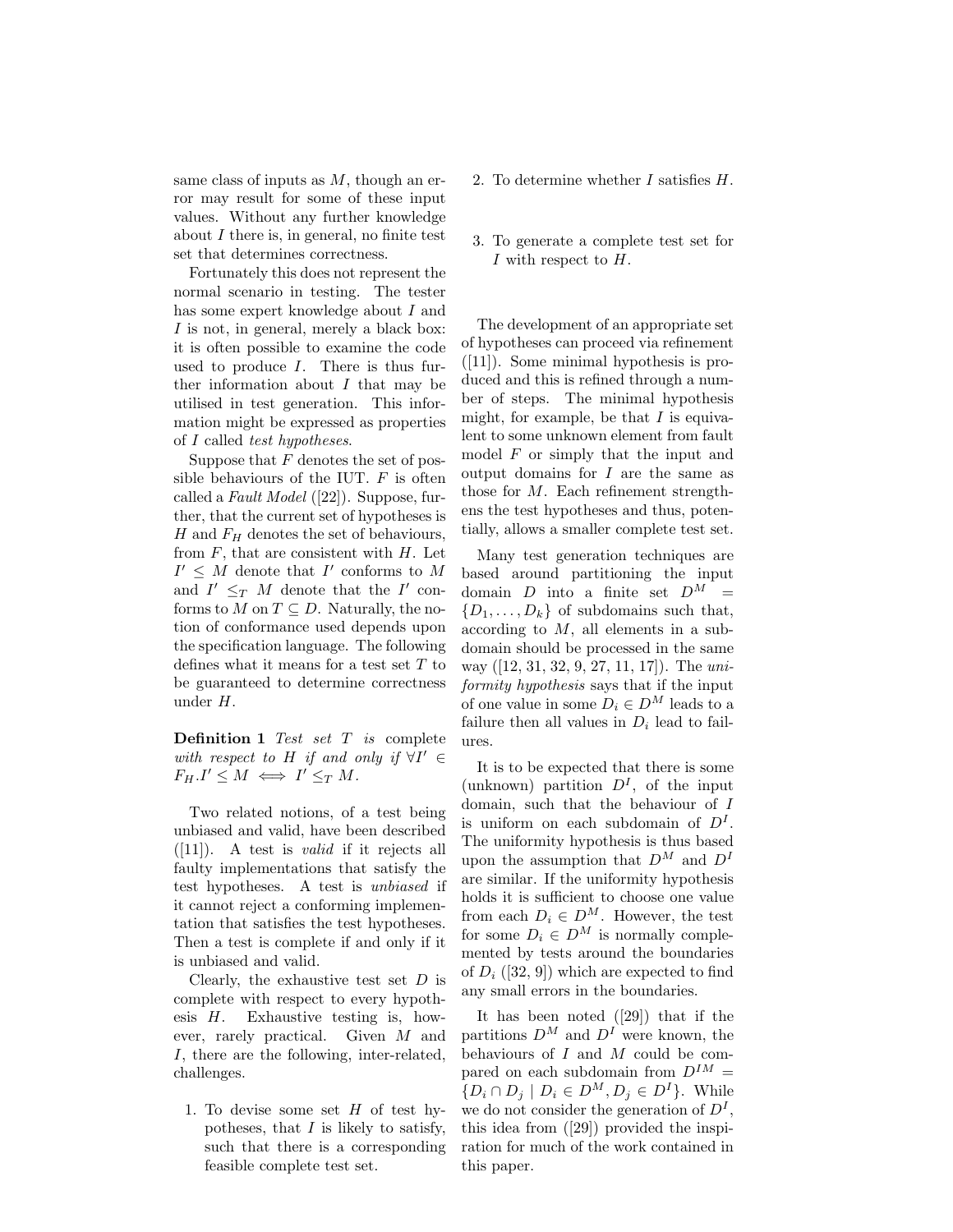### 3 Program slicing and symbolic evaluation

Program slicing is the process of taking a program  $I$  and some slicing criterion  $(V, n)$  (variable set V and node n) and removing all parts of I that do not affect the value, at node  $n$ , of any variable in  $V$ . Much work has focussed on the technical problems associated with slicing programs in the presence of procedures [20, 28], pointers [2, 24, 25] and jumps [3, 7, 14, 1]. This paper uses only end slicing, in which the end of the program is the point of interest ([23]). Thus, throughout this paper the slicing criterion is simply a set of variables.

Program slicing was initially introduced as a way of assisting debugging  $([30, 26])$ . For this application it is important that the only simplification tool available to slicing algorithms is statement deletion. For a number of other applications, such as mutation testing  $([18])$  and program comprehension  $([13,$ 15]), this restriction to statement deletion is unhelpful. In such cases Amorphous Slicing, which allows the application of any transformations that preserve the semantics of interest, leads to improved simplification ([13, 16, 4]).

In slicing it is possible to place a condition C on the input values. Then any statement that cannot affect the values of the variables in  $V$  at  $n$ , given that the input satisfies  $C$ , may be removed. This is called *conditioned slicing*  $([6, 10])$ . In the amorphous version of conditioned slicing any transformation that preserves the effect of the original program upon the slicing criterion is valid.

Given a program  $I$  and condition  $C$ ,  $S<sub>C</sub>(I)$  shall denote the (possibly amorphous) conditioned end slice of I (in which all variables are of interest) for condition C. Similarly, given subdomain  $D' \subseteq D$ ,  $S_{D'}(I)$  shall denote the conditioned slice in which the input is constrained to  $D'$ . Thus  $S_{D'}(I)$  denotes  $S<sub>C</sub>(I)$  where  $C(x)$  is the condition  $x \in$  $D^{\prime}$ .

Symbolic evaluation is the process of describing the final values of the variables in a program in terms of the initial values of the variables. Since programs normally have control-flow constructs, the result of applying symbolic evaluation to a program will usually lead to a number of symbolic values, each with a precondition.

## 4 Uniformity can help program analysis

This section describes a way in which the existence of a uniformity hypotheses may assist program analysis. This is achieved through using the information represented by the uniformity hypothesis. It thus introduces the possibility of using standard testing approaches, that generate a uniformity hypothesis, to assist program analysis.

Suppose subdomain  $D'$  of D has been chosen and all of the values in  $D'$  are processed in the same way by  $I$ . Then the conditioned slice of I on the subdomain  $D'$  should be relatively simple. Thus, if  $D<sup>I</sup>$  were known, this would suggest an approach to program analysis: slice on the subdomains of  $D<sup>I</sup>$  and analyse these slices.

While  $D<sup>I</sup>$  is not known, it is possible to slice using the partition  $D^M$ , forming the set  $S(I, D^M) = \{S_{D_i}(I) | D_i \in D^M\}$ of conditioned slices. If the uniformity hypothesis holds the slices in  $S(I, D^M)$ should be relatively small. This might help solve one of the challenges of conditioned slicing: finding conditions that lead to small but useful slices.

Consider the program analysis problem of producing a proof of correctness. Then,  $I$  conforms to  $M$  if and only if for all  $D_i \in D^M$ , I conforms to M on  $D_i$ . Thus, in order to prove that I conforms to  $M$  it is sufficient to prove that each  $S_{D_i}(I)$  conforms to M on the corresponding  $D_i$ . It is then sufficient to consider, for each  $D_i \in D^M$ , I and M restricted to  $D_i$ .

The uniformity hypothesis is based on the behaviour of  $M$  being relatively simple on each  $D_i$ . If the uniformity hypothesis holds, the  $S_{D_i}(I)$  should also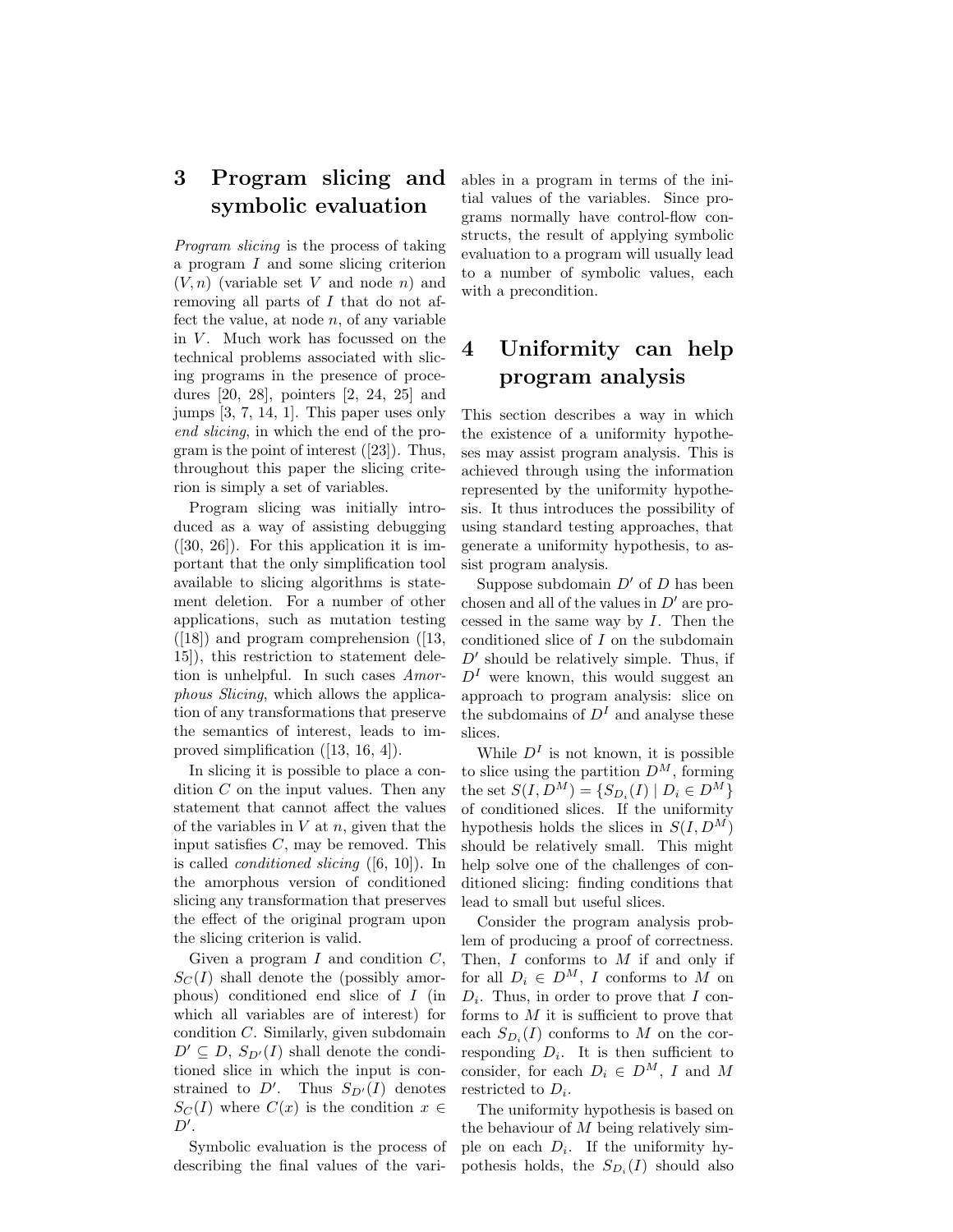be relatively simple. Thus, if the uniformity hypothesis holds, the proof of correctness has been broken down into a number of relatively simple proofs. Symbolic evaluation might be applied to each  $S_{D_i}(I)$ , producing an expression that can more easily be handled by an automated theorem-prover. Naturally, if the partition  $D<sup>I</sup>$  defined by I were known, slicing would be applied on  $D^{IM} = \{D_i \cap D_j \mid D_i \in D^M, D_j \in D^I\}.$ The approach outlined in ([29]) might then be used.

Consider now an implementation  $I^{\Delta}$ that is intended to solve the triangle problem. It thus takes three integers  $x$ ,  $y$  and  $z$  and should return:

- 1. 'equilateral' if x=y and y=z;
- 2. 'isosceles' if two of x, y, and z are the same but the third is different;
- 3. 'scalene' if x, y, and z are all different.

The tester might analyse this specification and produce the following conditions:

$$
C_1(x, y, z) \equiv x = y \land y = z
$$

$$
C_2(x, y, z) \equiv
$$
  

$$
((x = y) \lor (x = z) \lor y = z))
$$
  

$$
\land \neg(x = y \land y = z)
$$

$$
C_3(x, y, z) \equiv x \neq y \land y \neq z \land x \neq z
$$

Suppose that the computation contained in  $I^{\Delta}$  is the code shown below.

```
if (x==y && y==z)
r = "equilateral";if (x==y) r = "isosceles";if (x==z) r = "isosceles";if (y==z) r = "isosceles";if (x!=y \&& y!=z \&& x!=z)r = "scalene";
```

```
printf("The triangle is %s \n",r);
```
Suppose that  $I^{\Delta}$  is sliced on conditions  $C_1$ ,  $C_2$  and  $C_3$ . The initial step in producing a conditioned slice, of  $I^{\Delta}$ , for  $C_3$ might give:

if  $(x! = y \&& y! = z \&& x! = z)$  $r = "scalene";$ 

This reduces to:

 $r = "scalene";$ 

Similarly, the first step in the process of applying conditioned slicing with  $C_2$ might give:

```
if (x==y) r = "isosceles";if (x==z) r = "isosceles";if (y==z) r = "isosceles";
```
This reduces to:

$$
r = "isosceles";
$$

Suppose conditioned slicing is applied with  $C_1$ . Then any effect of the first three lines is killed by the fourth line. Conditioned slicing might initially produce:

if  $(y==z)$   $r = "isosceles";$ 

Again, this may be further reduced, giving:

r = "isosceles";

The behaviour on each subdomain is quite simple. In fact, in each case it is constant. The information provided by the uniformity hypothesis has thus allowed the generation of small conditioned slices. The existence of these conditioned slices allows the production of simple proofs of correctness, for the subdomains where the behaviour is correct, and the identification of counterexamples where the behaviour is not correct. In this case it is clear that the behaviour on  $C_2$  and  $C_3$  is correct but that the behaviour on  $C_1$  is faulty.

It is worth noting that the production of such simple slices has lent weight to the uniformity hypothesis. Thus, if producing a proof of correctness were not feasible for some subdomain, test derived using the hypothesis might be used instead.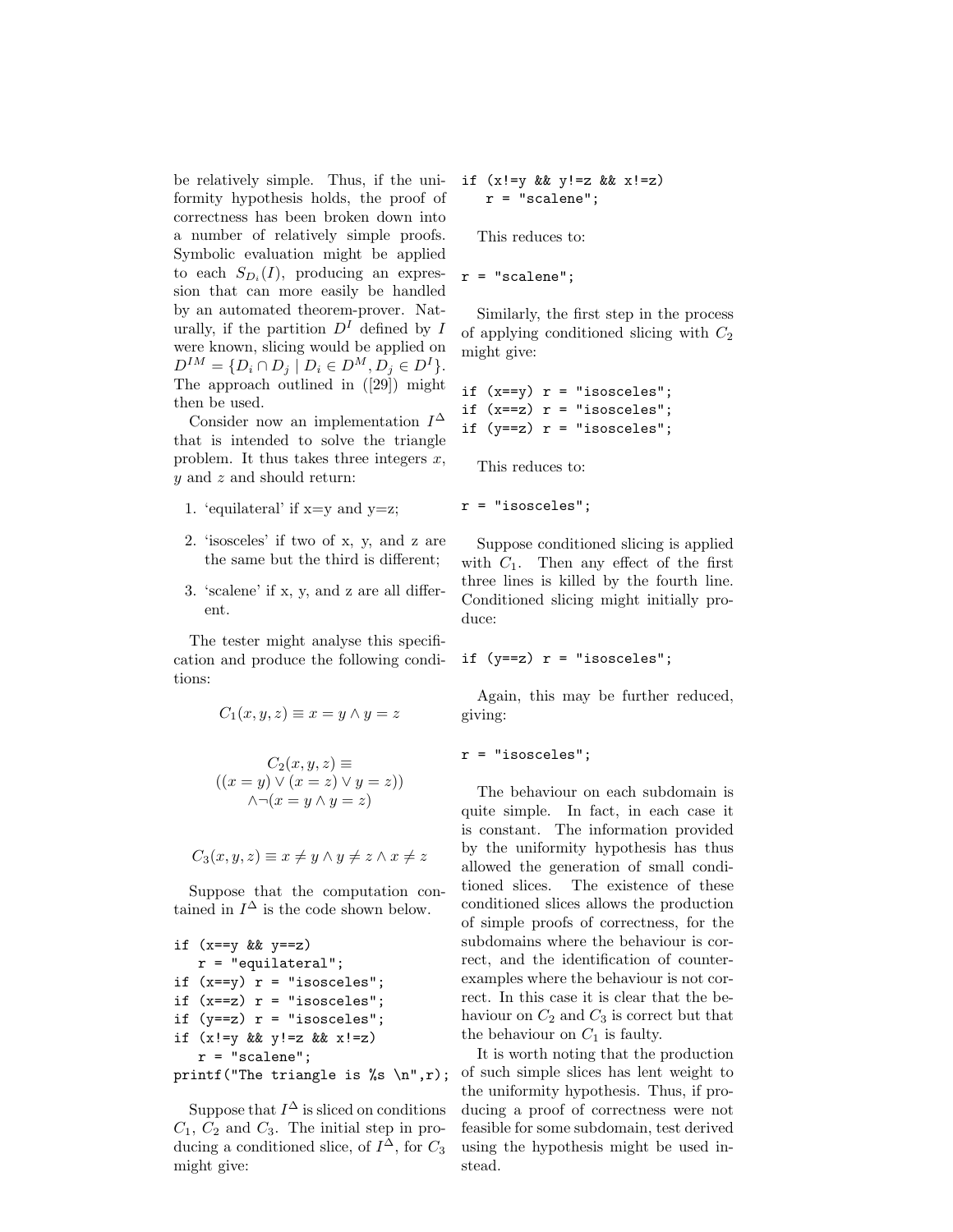# 5 Program analysis can help when using uniformity hypotheses

This section describes ways in which program analysis assists a tester when considering using the uniformity hypothesis. These approaches are again based upon the conditioned end slices of I, contained in  $S(I, D^M)$ , produced by slicing I on the subdomains of the partition  $D^M$ .

If a slice  $I' = S_{D_i}(I)$  is unexpectedly complex, this might indicate that  $I$  takes on more than one behaviour on  $D_i$ . This might occur either because this subdomain should be split further or because a boundary is wrong. Then we might either further analyse this slice or test more thoroughly in  $D_i$ .

Let  $Symb(I, D_i)$  denote the result of applying symbolic evaluation to  $S_{D_i}(I)$ ,  $D_i \in D^M$ . Then  $Symb(I, D_i)$  is a set of pairs, each pair  $(p, f)$  consisting of a precondition  $p$  and a behaviour f. Suppose  $Symb(I, D_i)$  has been produced and it contains more than one behaviour with separate preconditions. These preconditions suggest a refinement of  $D^M$ : the subdomain should be partitioned into  $\{x \in D_i \mid p(x)\} \mid \exists f.(p, f) \in$  $Symb(I, D_i)$ . The conditioned slices on each of these subdomains may now be produced and these should be relatively simple.

Suppose a slice  $S_{D_i}(I) \in S(I, D^M)$  is simple and  $Symb(I, D_i)$  contains one behaviour only. This provides some initial confidence in the behaviour of I being uniform on  $D_i$ . It might also be possible to further analyse the relationship between the behaviour of  $S_{D_i}(I)$  or  $Symb(I, D_i)$  and that of M on  $D_i$ . This analysis might, for example, involve a proof of correctness. Alternatively, it might involve determining the type of function applied. Where the form of the behaviours of  $M$  and  $I$  on  $D_i$  is known, it may be possible to devise a test set that determines correctness on  $D_i$  ([21]), thus overcoming the problem of coincidental correctness.

Consider a system designed to return the sale price of a purchase of rice and

lentils. Suppose x denotes the amount of lentils being purchased and y denotes the amount of rice being purchased. The price of rice is 2 and the price of lentils is 1. There are discounts for bulk purchases: if the amount of lentils being purchases is greater than or equal to 50 there is a five percent discount and if the total price (without discount) is greater than or equal to 1000 there is a ten percent discount. The discounts are cumulative. Suppose program  $I^p$ , containing the following code that performs the computation, has been produced.

if (x >= 50.0) p1 = 0.95; else p1 = 1.0; if ((2.0\*x+y) >1000.0) p2 = 0.9; else p2 = 1.0; c = p1\*p2\*(2.0\*x+y);

There are two basic conditions,  $x \geq 50$ and  $y \ge 1000$ , to consider. This leads to the following four conditions.

$$
x < 50 \land (2x + y) < 1000
$$
\n
$$
x < 50 \land (2x + y) \ge 1000
$$
\n
$$
x \ge 50 \land (2x + y) < 1000
$$
\n
$$
x \ge 50 \land (2x + y) \ge 1000
$$

Consider the second condition,  $C(x, y) \equiv x < 50 \land (2x + y) > 1000.$ Then the corresponding conditioned slice of  $I^p$  is

if  $(x \ge 50.0)$  p1 = 0.95;  $else$  p1 = 1.0; if  $((2.0*x+y) > 1000.0) p2 = 0.9;$ else  $p2 = 1.0$ ;  $c = p1*p2*(2.0*x+y);$ 

This can be further reduced to:

$$
p1 = 1.0;
$$
  
if ((2.0\*xy) >1000.0)  $p2 = 0.9;$   
else  $p2 = 1.0;$   
c =  $p1*p2*(2.0*x+y);$ 

and then, using amorphous slicing:

if ((2.0\*x+y) >1000.0) p2 = 0.9; else p2 = 1.0; c = p2\*(2.0\*x+y);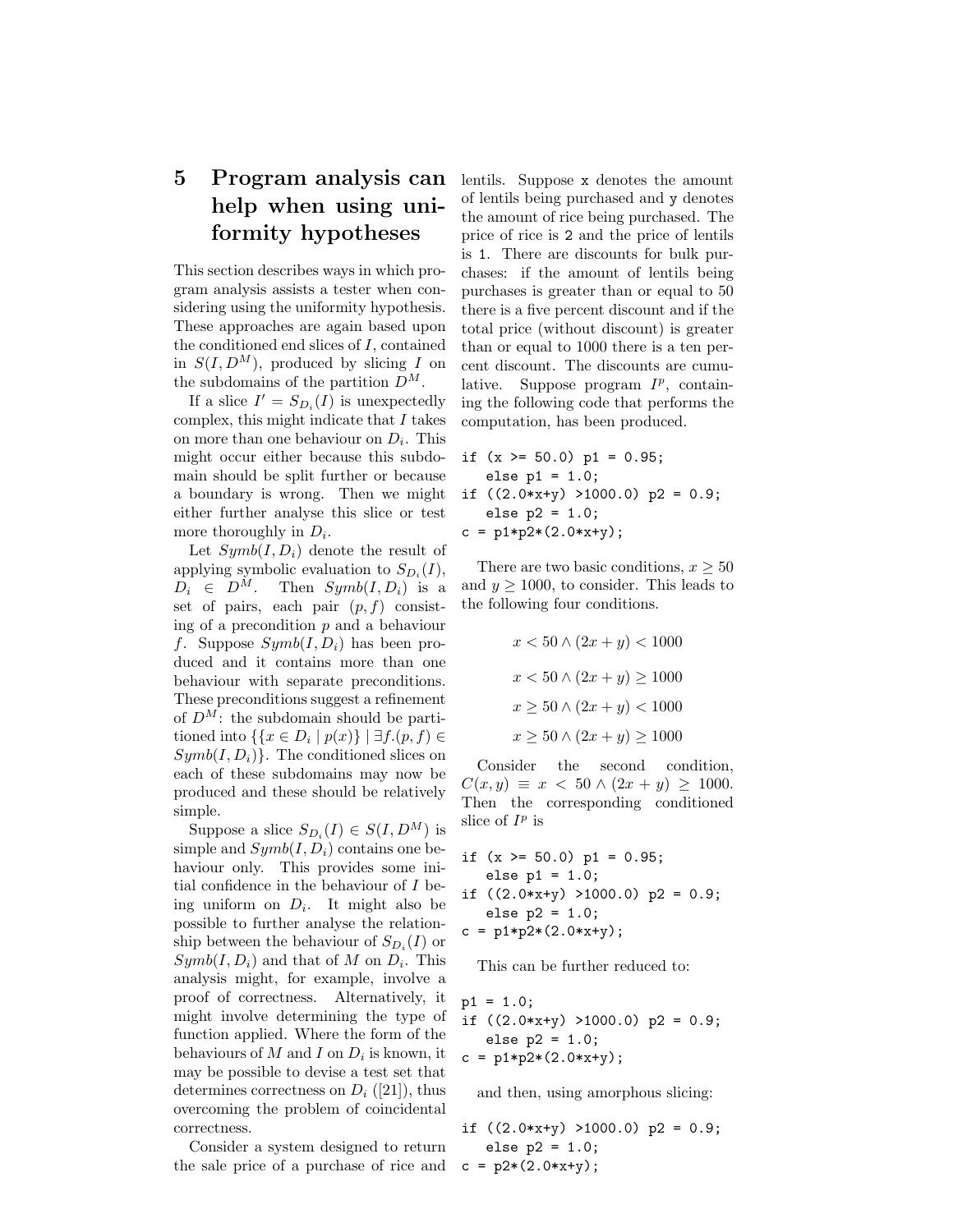This cannot be simplified any further. Symbolic evaluation may now be applied, leading to the following precondition/function pairs:

$$
(((2x + y) > 1000.0), c = 0.9 * (2x + y))
$$

 $(((2x+y) \le 1000.0), c = (2x+y))$ 

The second precondition can be simplified to  $2x + y = 1000$ . This analysis suggests dividing the subdomain, defined by the precondition  $C(x, y) \equiv x$  $50 \wedge (2x+y) \ge 1000$ , into  $C_1(x,y) \equiv x$  $50 \wedge (2x + y) > 1000$  and  $C_2(x, y) \equiv x$  $50 \wedge (2a+y) = 1000$ . Any test case taken from the second of these subdomains will lead to a failure.

#### 6 Future Work

This paper has considered ways in which program analysis and test generation complement one another. In particular, a relationship between the uniformity hypothesis and conditioned slicing is explored. There is, however, a general principle contained in this work: information contained in test hypotheses may assist when analysing a program and program analysis may assist when using test hypotheses. This general approach may extend to other types of test hypotheses and forms of program analysis.

The potential role of program analysis, when using test hypotheses, suggests the challenge of devising test hypotheses that

- 1. are likely to hold;
- 2. lead to feasible tests that are easy to generate;
- 3. are relatively easy to verify using program analysis.

Other test hypotheses might represent information that can assist in program analysis. This suggests the investigation of information contained in test hypotheses, information that might assist particular forms of program analysis, and any relationships between these types of information.

#### 7 Conclusions

Many test techniques make assumptions, often called test hypotheses, about the implementation under test. These allow stronger statements to be made about the effectiveness of testing if the test hypotheses hold. However, if the hypotheses do not hold then the tests generated may have little value.

Program analysis is capable of providing general information about implementations. Often, however, program complexity limits the use and effectiveness of program analysis.

This paper has considered the relationship between test hypotheses and program analysis. Within this it has concentrated on the uniformity hypothesis. Program analysis may provide confidence in or refute the test hypotheses or may suggest refinements to the hypotheses. The information provided by the existence of the uniformity hypothesis can be used to simplify program analysis through the production of small conditioned slices.

### References

- [1] H. Agrawal. On slicing programs with jump statements. In ACM SIGPLAN Conference on Programming Language Design and Implementation, pages 302–312, Orlando, Florida, June 20–24 1994. Proceedings in SIGPLAN Notices, 29(6), June 1994.
- [2] H. Agrawal, R. A. DeMillo, and E. H. Spafford. Dynamic slicing in the presence of unconstrained pointers. In  $4^{th}$  ACM Symposium on Testing, Analysis, and Verification  $(TAV4)$ , pages 60–73, 1991. Appears as Purdue University Technical Report SERC-TR-93-P.
- [3] T. Ball and S. Horwitz. Slicing programs with arbitrary control– flow. In Peter Fritzson, editor, 1<sup>st</sup> Conference on Automated Algorithmic Debugging, pages 206– 222, Linköping, Sweden, 1993.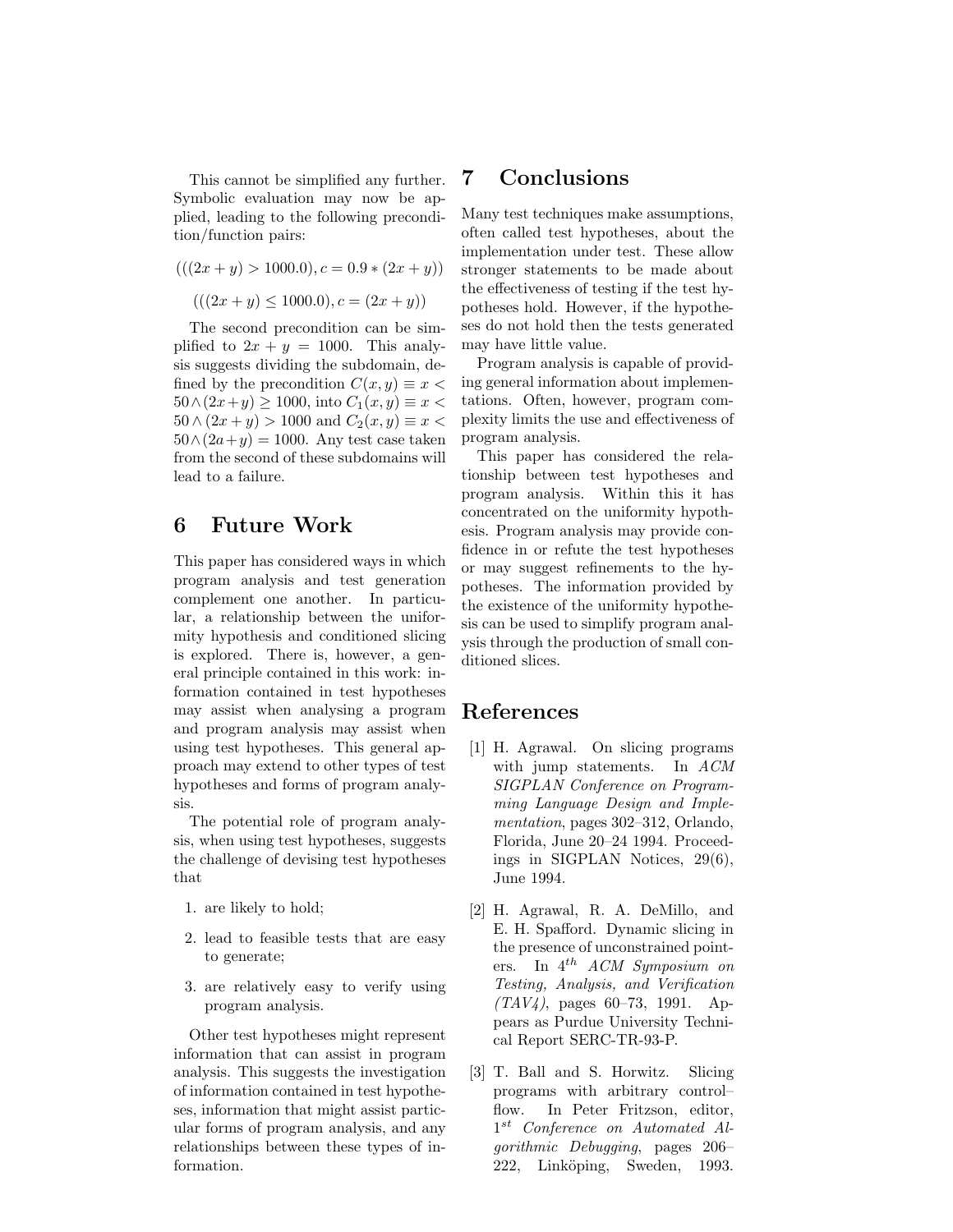Springer. Also available as Uniersity of Wisconsin–Madison, technical report (in extended form), TR-1128, December, 1992.

- [4] D. W. Binkley. Computing amorphous program slices using dependence graphs and a data-flow model. In ACM Symposium on Applied Computing, pages 519–525, The Menger, San Antonio, Texas, U.S.A., 1999. ACM Press, New York, NY, USA.
- [5] G. V. Bochmann, A. Das, R. Dssouli, M. Dubuc, A. Ghedamsi, and G. Luo. Fault models in testing. In Protocol Test Systems IV, pages 17–30. Elsevier Science (North-Holland), 1992.
- [6] G. Canfora, A. Cimitile, and A. De Lucia. Conditioned program slicing. In Mark Harman and Keith Gallagher, editors, Information and Software Technology Special Issue on Program Slicing, volume 40, pages 595–607. Elsevier Science B. V., 1998.
- [7] J.–D. Choi and J. Ferrante. Static slicing in the presence of goto statements. ACM Transactions on Programming Languages and Systems, 16(4):1097–1113, July 1994.
- [8] T. S. Chow. Testing software design modelled by finite state machines. IEEE Transactions on Software Engineering, 4:178–187, 1978.
- [9] L. A. Clarke, J. Hassell, and D. J. Richardson. A close look at domain testing. IEEE Transactions on Software Engineering, 8:380–390, 1982.
- [10] A. De Lucia, Anna R. Fasolino, and M. Munro. Understanding function behaviours through program slicing. In 4th IEEE Workshop on Program Comprehension, pages 9–18, Berlin, Germany, March 1996. IEEE Computer Society Press, Los Alamitos, California, USA.
- [11] M. C. Gaudel. Testing can be formal too. In  $TAPSOFT'95$ , pages 82–96. Springer-Verlag, March 1995.
- [12] J. B. Goodenough and S. L. Gerhart. Towards a theory of test data selection. IEEE Transactions on Software Engineering, 1:156– 173, 1975.
- [13] M. Harman and S. Danicic. Amorphous program slicing. In  $5^{th}$  IEEE International Workshop on Program Comprehesion (IWPC'97), pages 70–79, Dearborn, Michigan, USA, May 1997. IEEE Computer Society Press, Los Alamitos, California, USA.
- [14] M. Harman and S. Danicic. A new algorithm for slicing unstructured programs. Journal of Software Maintenance, 10(6):415–441, 1998.
- [15] M. Harman, C. Fox, R. M. Hierons, D. Binkley, and S. Danicic. Program simplification as a means of approximating undecidable propositions. In  $7^{th}$  IEEE International Workshop on Program Comprehesion (IWPC'99), pages 208–217, Pittsburgh, Pennsylvania, USA, May 1999. IEEE Computer Society Press, Los Alamitos, California, USA.
- [16] M. Harman, Y. Sivagurunathan, and S. Danicic. Analysis of dynamic memory access using amorphous slicing. In IEEE International Conference on Software Maintenance (ICSM'98), pages 336–345, Bethesda, Maryland, USA, November 1998. IEEE Computer Society Press, Los Alamitos, California, USA.
- [17] R. M. Hierons. Testing from a Z specification. Journal of Software Testing, Verification and Reliability, 7:19–33, 1997.
- [18] R. M. Hierons, M. Harman, and S. Danicic. Using program slicing to assist in the detection of equivalent mutants. Journal of Software Testing, Verification and Reliability, 9r:233–262, 1999.